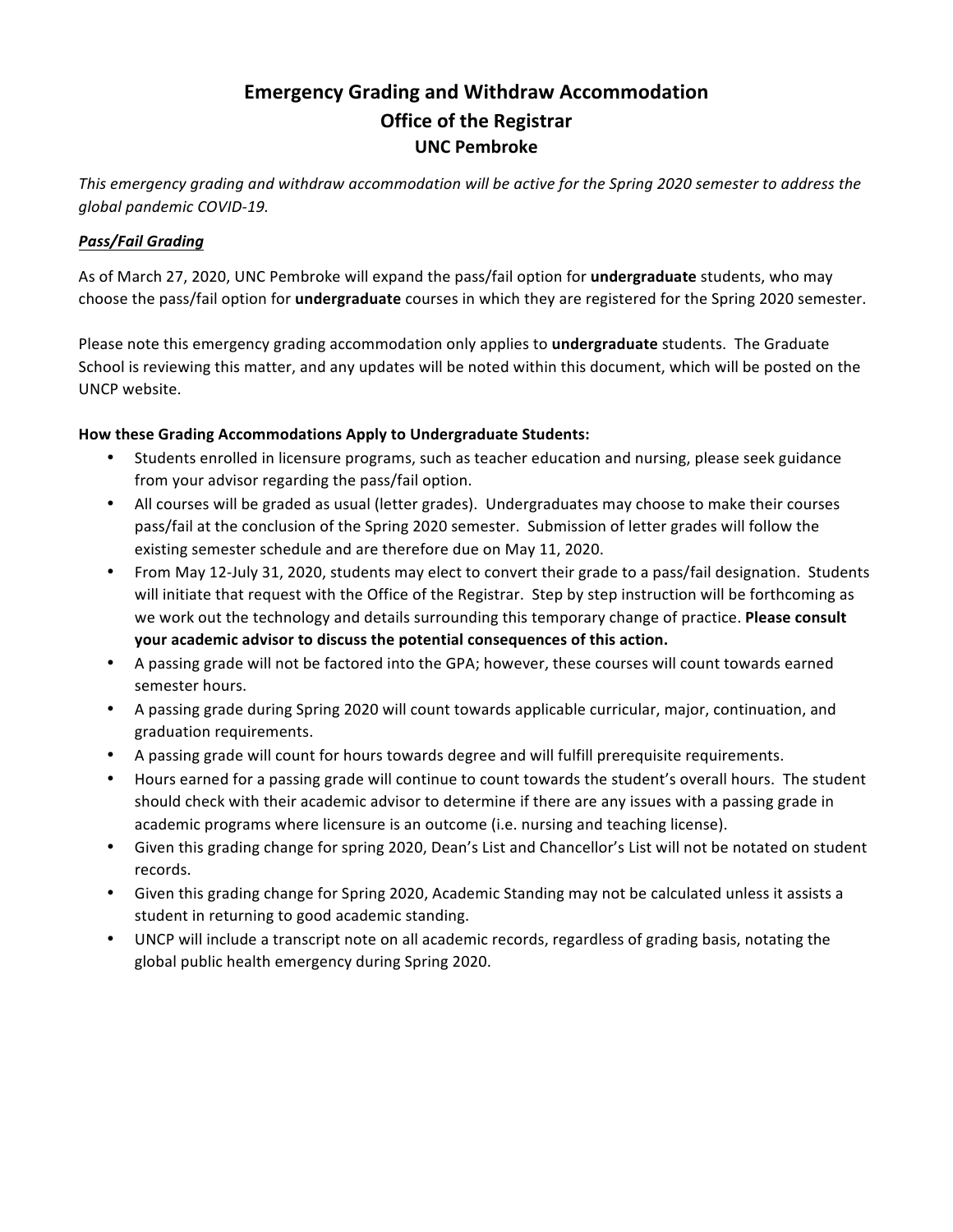# *C19 Grade*

As of March 23, 2020, the University will create a new grade of 'C19' as an alternative to the Incomplete, or 'I,' grade for any undergraduate student adversely affected by the public health emergency. This grade will also be used to identify courses that may need to extend past the Spring semester.

#### **How this will apply:**

- A 'C19' grade will work similarly to an 'I' grade for an individual student. As with an 'I' grade, a student could pass the course; however, the student requires more time to complete particular assignments after the course has ended. Once work is complete, the grade will convert to a letter grade or a pass/fail grade if the student wishes.
- 'C19' grades address the mid-semester change in the instructional experience of a student to remote learning, and they reflect that delayed coursework is due to the global public health emergency.
- The 'C19' designation will also be used for courses that are unable to transition to a remote method of instruction and require continuation past the affected term (Spring 2020).
- 'C19' grades will not be included in GPA calculation, will not count towards credits earned, will not satisfy graduation requirements, and will not be calculated as a 0.00 GPA for eligibility and financial aid (SAP) processing.
- Deadlines to replace 'C19' designations with permanent grades will extend to December 3, 2020.

## **Incomplete grades assigned prior to Spring 2020**

- Incomplete grades assigned prior to Spring 2020 and due to be complete during the Spring 2020 semester are automatically granted an extension until December 3, 2020. Faculty and students may continue to work together to resolve an incomplete grade. If they are unable to do that due to the current public health crisis, they do not need to request an extension of time  $-$  it has been automatically applied.
- Any extension of time needed beyond December 3, 2020, should be submitted to the Office of the Registrar via email from the faculty member to registrar@uncp.edu.

## *Withdraw Accommodation*

The UNC System's UNC Policy 400.1.5 (R) provides guidance for fostering student success for undergraduate students. Section II.C of the regulation requires us to establish policies and processes for extenuating withdraw circumstances. Per the provisions of this regulation, we must immediately:

- Provide students with the opportunity to withdraw from undergraduate courses due to the impacts of COVID-19 Online Course Withdrawal Form;
- Ensure that courses that a student withdraws from due to the impacts of COVID-19 do not count as one of a student's career drops;
- Ensure that any courses that are repeated for grade forgiveness as a result of COVID-19 do not count as one of a student's allowable forgiveness courses;
- To the extent feasible, streamline their existing procedures for withdrawing for Spring 2020 courses;
- To the extent feasible, allow withdrawal from courses to happen after the end of the semester, including after the posting of grades.

Because of this change in policy we are changing the last date to drop to July 31, 2020. You may go online and withdraw from any courses at any time between now and then. Please remember that these drops will not count in the total number of drops you are allowed. All drops this semester after March 10 will be considered to have been an impact of COVID-19 and will not count in the total number of drops.